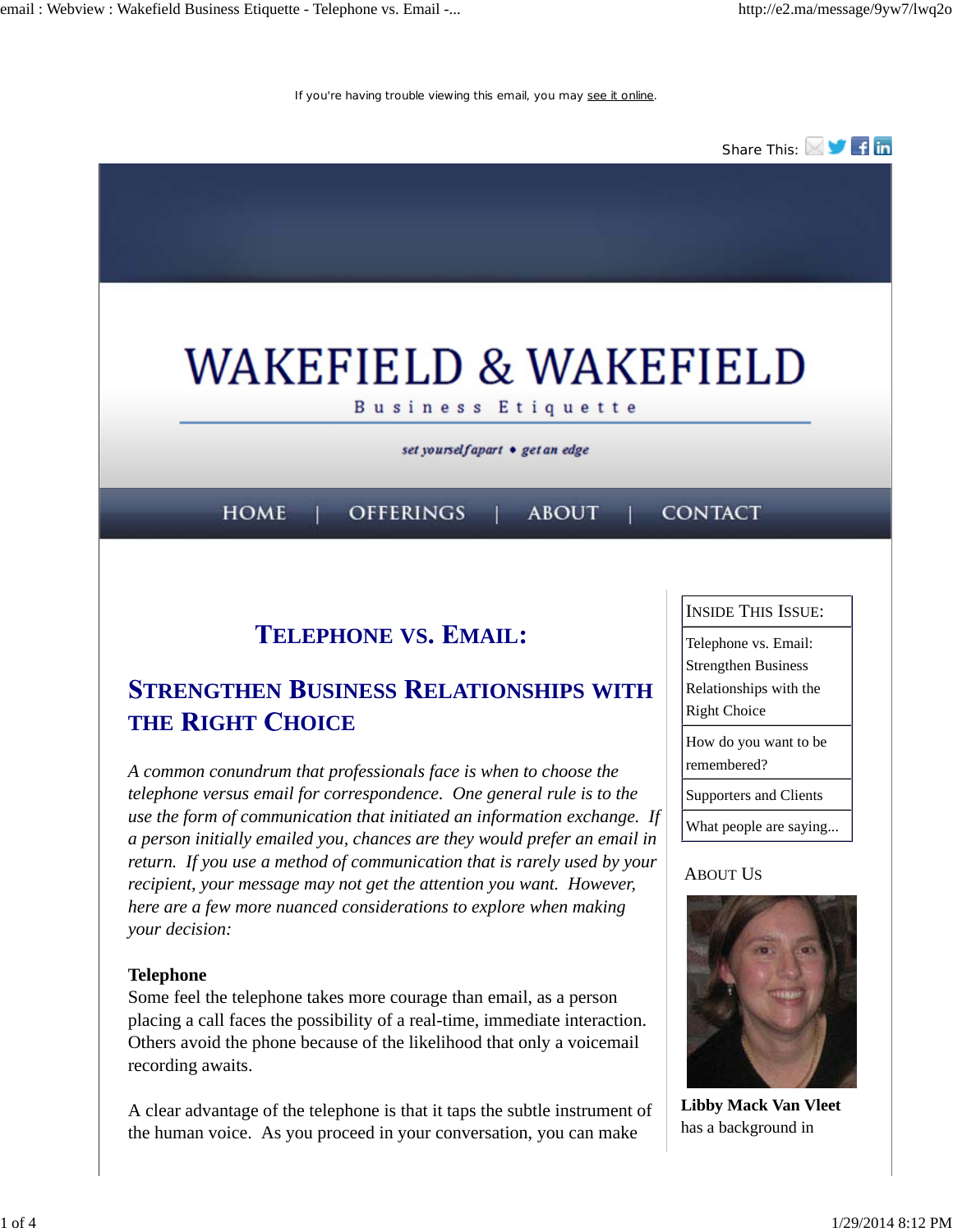adjustments to your original plan based on the reaction of the person with whom you are speaking. Any time you are dealing with **emotion**, or **apologies**, the phone is your best choice. It is the preferable option when searching for a quick resolution of an issue.

#### **Email**

Email is a fabulous tool when you are seeking an immediate, informal mode to communicate. It may be less intrusive than the telephone, as one can read it and respond at their convenience. When you want to include other documents or pictures, or your message is too long for the telephone, email is the way to go.

Keep in mind, however, that everything that happens on email is a permanent record. Sometimes this trail is very helpful; other times it may be advantageous to be "off the record."

Email may be the most convenient option to communicate, but realize that a **phone call**, **handwritten note**, or **in-person visit** might strengthen a business relationship more effectively, and set you apart from the crowd in the Inbox.

*In fact, telephone and email communication are best used in concert. Make sure your choice serves the particular scenario, not just what feels the most habitual or comfortable for you. Strategize when each mode will serve your needs the best!*

#### **YOUR Business Etiquette Topics:**

**Submit your thoughts and questions to libby@wakefieldetiquette.com. Libby will address your ideas in upcoming issues of our newsletter.**

## **OW DO YOU WANT TO BE REMEMBERED**

Libby Van Vleet and her father Wake Mack promote business etiquette. It is a smart and easy way to retain clients. Increase business earnings and sales. It is time to take your employees to the next level.



When you retain the services of Wakefield & Wakefield, be prepared for success as your staff members maximize their potential and exceed expectations.

Set yourself apart to get an edge. People will remember!

marketing and administration, and is a certified high school English teacher. She is a graduate of Colorado College and Chapman University.



**Wake Mack** is a former lawyer, local businessman and financial services development officer. He graduated from Notre Dame, Willamette College of Law, and served in the U.S. Marines Corps.

www.wakefieldetiquette.com 503-893-9253

#### WISE WORDS

"There is no accomplishment so easy to acquire as politeness, and none more profitable."

*– George Bernard Shaw*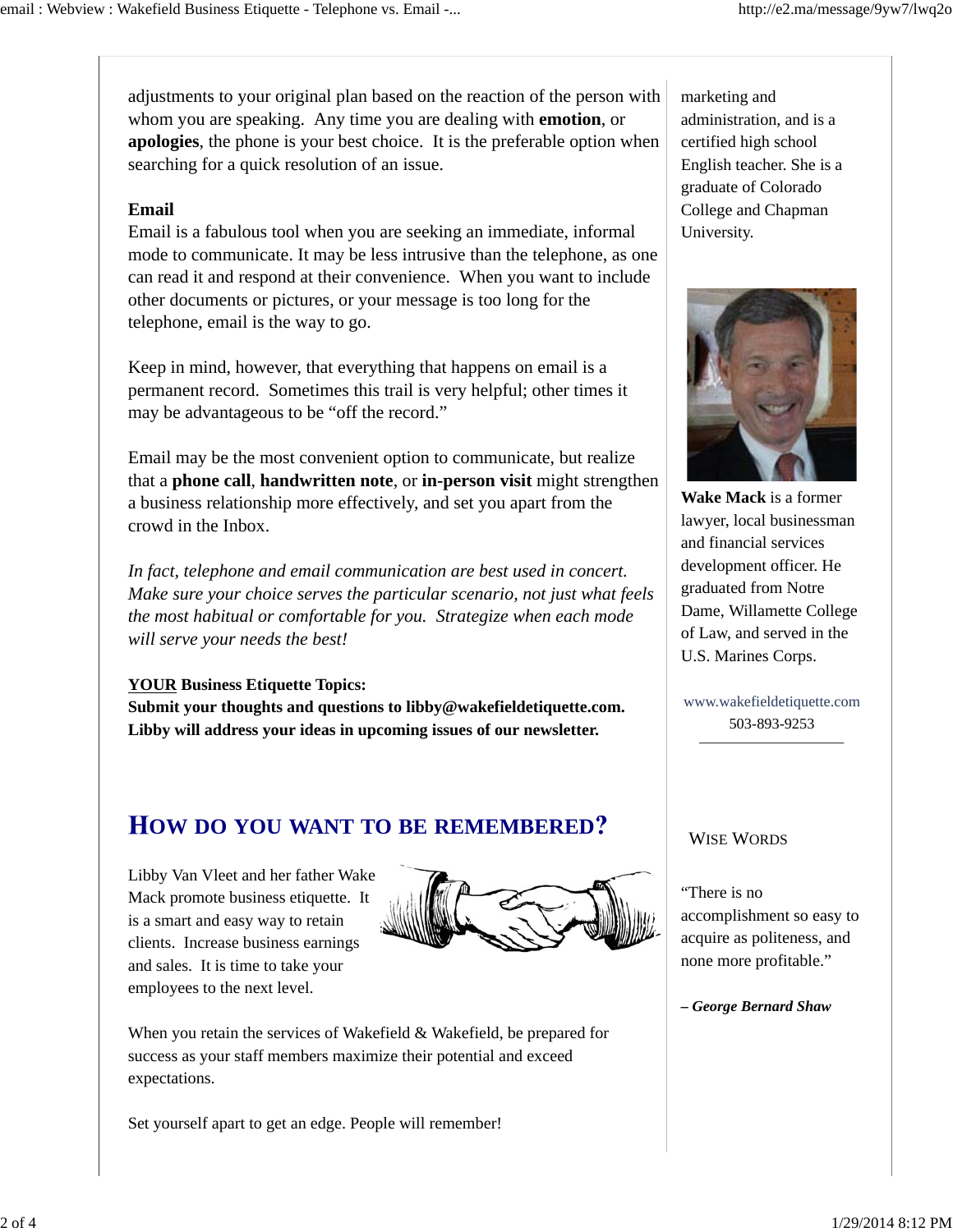*For further information about Wakefield & Wakefield, contact Libby at 503-893-9253 or libby@wakefieldetiquette.com.*

# **UPPORTERS AND LIENTS**

### *Thanks to all of our fabulous clients and supporters.*

- Arlington Club Speakers Corner Arlington Club
- CB Richard Ellis, Inc. Mike Wells, Managing Director
- Isler Northwest LLC Tania Gitch, C.P.A.
- National Charity League, Inc. Sarah Allen, Portland Chapter
- Washington Trust Bank Linda Williams, President, Oregon Region

# **HAT PEOPLE ARE SAYING**

"Thank you. All of us have more than a few important take-aways – and it was fun too."

*Linda Williams, President, Washington Trust Bank, Oregon Region*

"Thank you for your wonderful presentation today. My colleagues and I enjoyed it immensely and are sure we will put it to good use." *Ray Jordan, President, Ray Jordan, PC*

"Thank you for facilitating the wonderful session on business etiquette today. I appreciated you sharing personal, real life anecdotes illustrating why good manners and professional behavior are always in fashion." *Tina Alexander, Director, MBA for Professionals, Willamette University MBA*

"Thank you, Wake -- You and Libby were a breath of fresh air for us. Thank you for taking your time to share such timeless information with us." *John Chambers, C.P.A., Isler Northwest LLC*